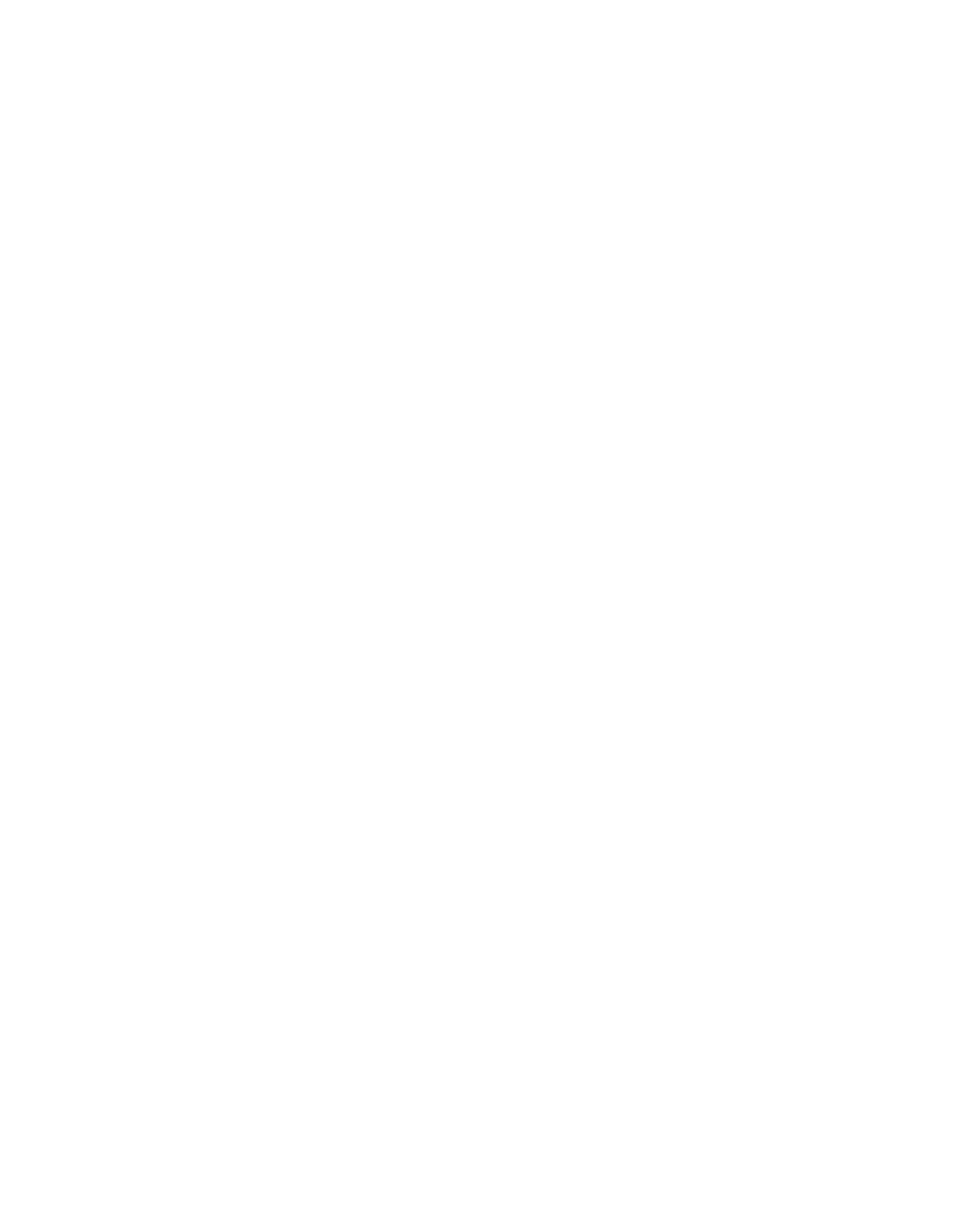## **ADVENT EPISCOPAL CHURCH 3760 Dover Center Road Westlake, Ohio 44145**

**June 13, 2021** 10:00 a.m.

**The Third Sunday after Pentecost** 

## **Rite II - Holy Eucharist - The Word of God**

### **PRELUDE**

### **PROCESSIONAL Be Exalted, O God**

I will give thanks to thee, O Lord, among the people. I will sing praises to thee among the nations. For thy steadfast love is great, is great to the heavens; And thy faithfulness, thy faithfulness to the clouds.

> *Be exalted, O God, above the heavens; Let thy glory be over all the earth. Be exalted, O God, above the heavens Let thy glory be over all the earth*.

Repeat first verse

*Last time . . .*  Be exalted, O God, above the heavens Let thy glory be over all the earth Be exalted, O God, above the heavens Let thy glory, let thy glory Let thy glory be over all the earth. © 1977 & 1997, Scripture in Song, CCLI 126471

#### **OPENING SALUTATION & RESPONSE BCP 355**

*The people standing, the Celebrant says* 

*Celebrant* Blessed be God: Father, Son, and Holy Spirit.

## *People* **And blessed be his kingdom, now and for ever. Amen.**

*The Celebrant says*:

Almighty God, to you all hearts are open, all desires known, and from you no secrets are hid: Cleanse the thoughts of our hearts by the inspiration of your Holy Spirit, that we may perfectly love you, and worthily magnify your holy Name; through Christ our Lord. *Amen*. *All standing, sing*

# **THE GLORIA BCP 356**

Glory to God in the highest, and peace to his people on earth.

Lord God, heavenly King, almighty God and Father,

 we worship you, we give you thanks, we praise you for your glory.

Lord Jesus Christ, only Son of the Father,

Lord God, Lamb of God,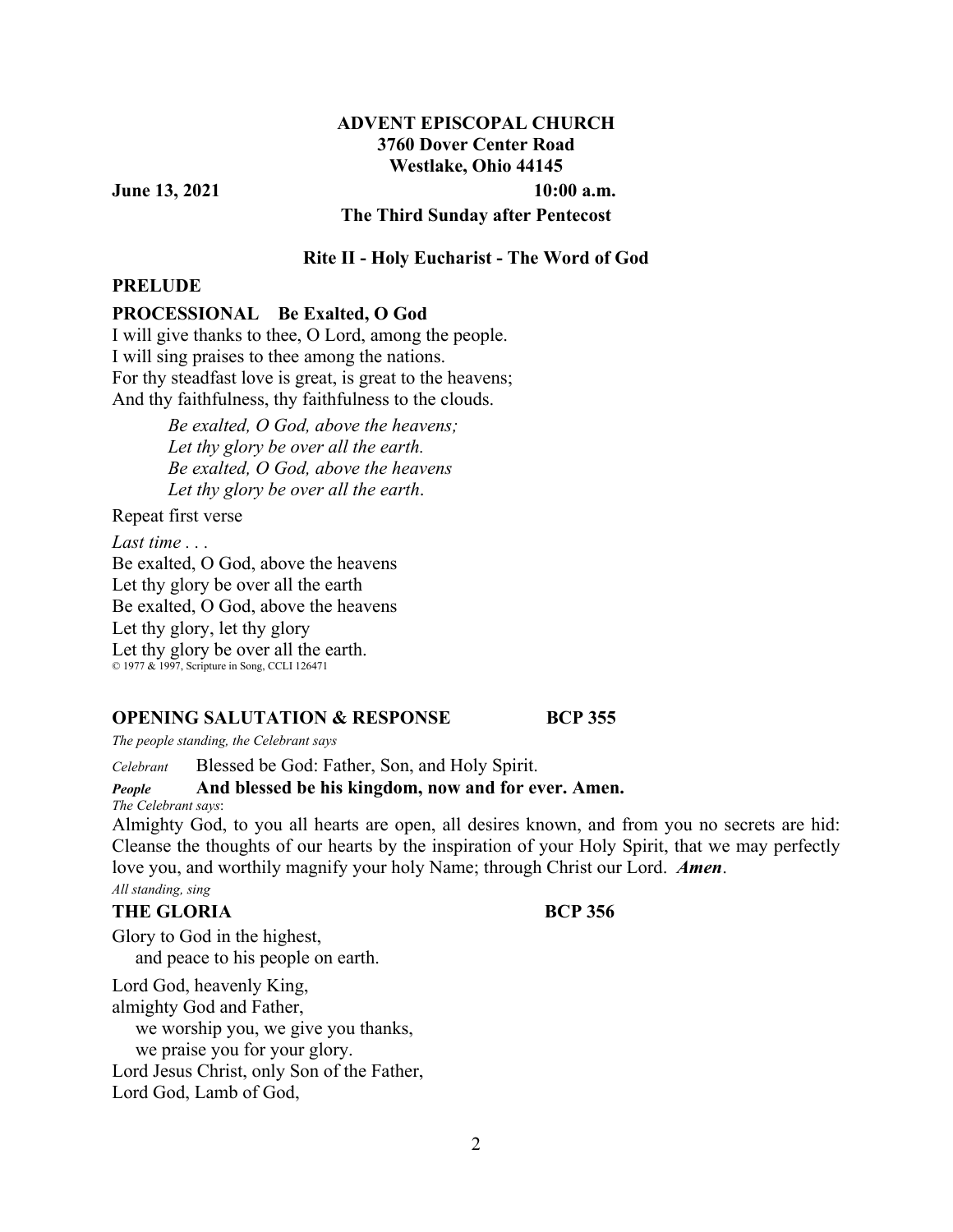you take away the sin of the world: have mercy on us; you are seated at the right hand of the Father: receive our prayer. For you alone are the Holy One, you alone are the Lord, you alone are the Most High, Jesus Christ, with the Holy Spirit, in the glory of God the Father. Amen. *The Celebrant says to the people*  The Lord be with you.

*People**And also with you.*

*Celebrant* Let us pray.

## THE COLLECT OF THE DAY **BCP 230**

Keep, O Lord, your household the Church in your steadfast faith and love, that through your grace we may proclaim your truth with boldness, and minister your justice with compassion; for the sake of Jesus Chris, who lives and reigns with you and the Holy Spirit, one God, for ever and ever. *Amen.*

*The people sit* 

| <b>READING</b>          | Ezekiel 31:1-6, 10-14                                         | <b>Pew Bible 898</b> |
|-------------------------|---------------------------------------------------------------|----------------------|
| Reader                  | The Word of the Lord.                                         |                      |
| People                  | <b>Thanks be to God.</b>                                      |                      |
| <b>PSALM</b>            | $92:1-4, 11-14$                                               | <b>BCP 720</b>       |
|                         | It is a good thing to give thanks to the Lord,*               |                      |
|                         | and to sing praises to your Name, O Most High;                |                      |
| $\overline{\mathbf{c}}$ | To tell of your loving-kindness early in the morning*         |                      |
|                         | and of your faithfulness in the night season;                 |                      |
| 3                       | On the psaltery, and on the lyre,*                            |                      |
|                         | and to the melody of the harp.                                |                      |
|                         | <sup>4</sup> For you have made me glad by your acts, O Lord;* |                      |
|                         | and I shout for joy because of the works of your hands.       |                      |
| 11                      | The righteous shall flourish like a palm tree,*               |                      |
|                         | and shall spread abroad like a cedar of Lebanon.              |                      |
|                         | <sup>12</sup> Those who are planted in the house of the Lord* |                      |
|                         | shall flourish in the courts of our God;                      |                      |
| 13                      | They shall still bear fruit in old age;*                      |                      |
|                         | they shall be green and succulent;                            |                      |
|                         | <sup>14</sup> That they may show how upright the Lord is, $*$ |                      |

my Rock, in whom there is no fault.

## **Psalm Response (sing)**

*Glory be to the Father, and to the Son, and to the Holy Ghost, as it was in the beginning, is now, and ever shall be, world without end. Amen. Amen.*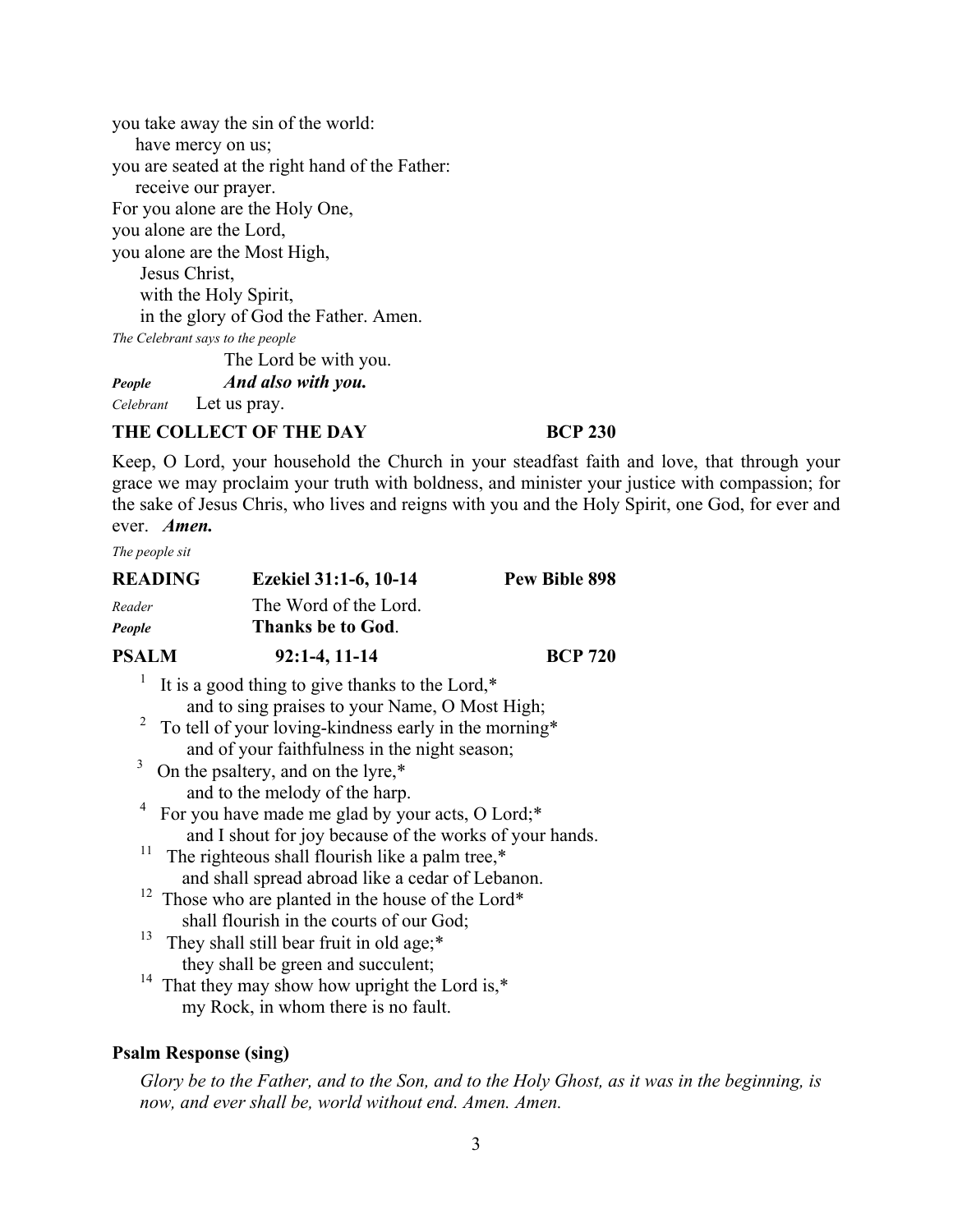| READING | 2 Corinthians 5:1-10  | Pew Bible 1210 |
|---------|-----------------------|----------------|
| Reader  | The Word of the Lord. |                |

*People* **Thanks be to God.** 

## **GOSPEL PROCESSION Hymn #440 Blessed Jesus at**

 **Thy Word** 

Blessed Jesus, at thy word We are gathered all to hear thee; Let our hearts and souls be stirred Now to seek and love and fear thee; By thy teachings pure and holy, Drawn from earth to love thee solely.

| Celebrant | according to Mark.      | The Holy Gospel of our Lord Jesus Christ |                |
|-----------|-------------------------|------------------------------------------|----------------|
| People    |                         | Glory to you, Lord Christ.               |                |
|           | <b>THE HOLY GOSPEL</b>  | Mark 4:26-34                             | Pew Bible 1049 |
| People    | The Gospel of the Lord. | Praise to you, Lord Christ.              |                |

All our knowledge, sense, and sight Lie in deepest darkness shrouded, Till thy Spirit breaks our night With the beams of truth unclouded; Thou alone to God canst win us; Thou must work all good within us.

### **NICENE CREED (all standing**) **BCP 358**

**SERMON Pastor Paul Laursen** 

We believe in one God, the Father, the Almighty, maker of heaven and earth, of all that is, seen and unseen. We believe in one Lord, Jesus Christ, the only Son of God, eternally begotten of the Father, God from God, Light from Light, true God from true God, begotten, not made, of one Being with the Father. Through him all things were made. For us and for our salvation he came down from heaven: by the power of the Holy Spirit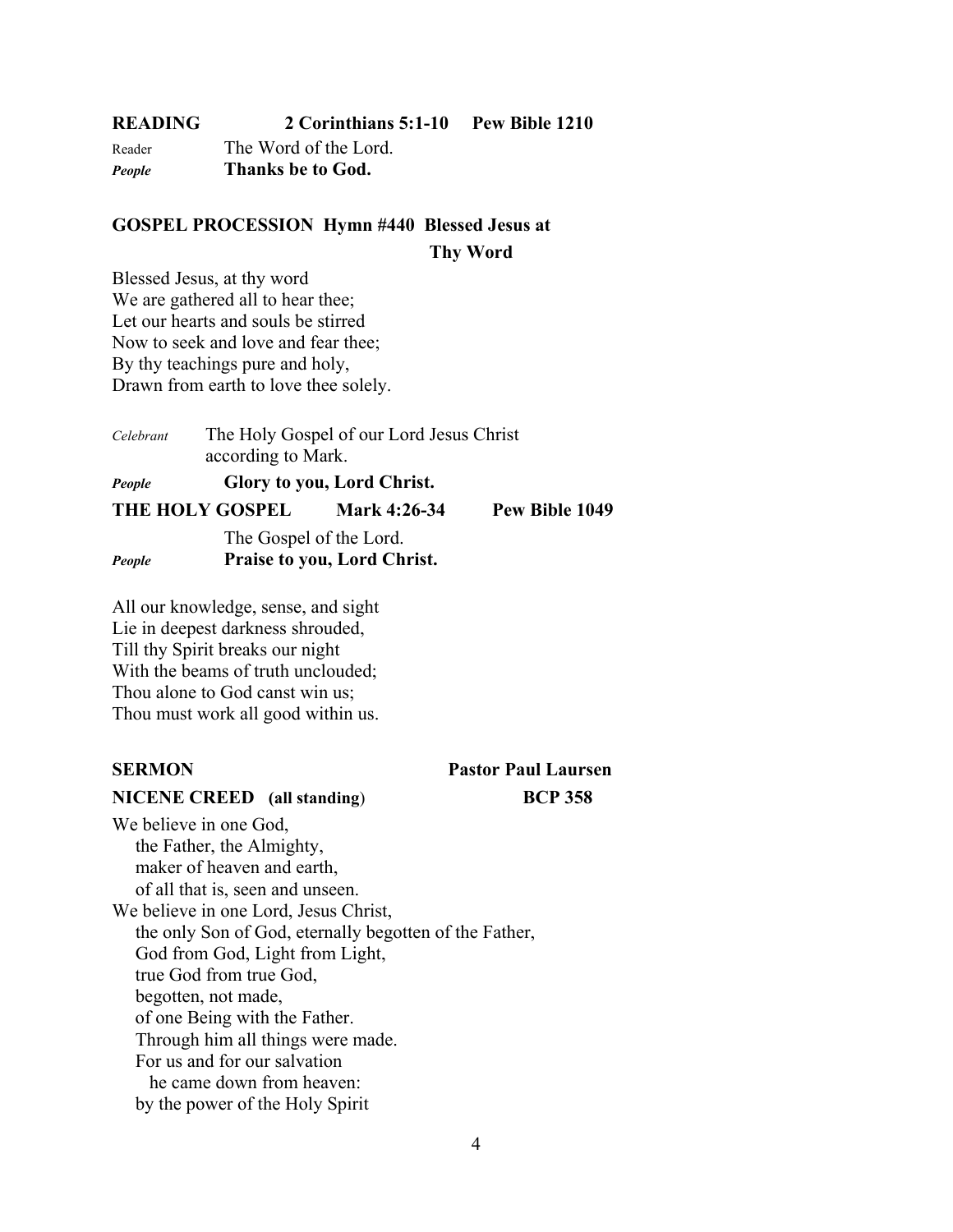he became incarnate from the Virgin Mary, and was made man. For our sake he was crucified under Pontius Pilate; he suffered death and was buried. On the third day he rose again in accordance with the Scriptures; he ascended into heaven and is seated at the right hand of the Father. He will come again in glory to judge the living and the dead, and his kingdom will have no end. We believe in the Holy Spirit, the Lord, the giver of life, who proceeds from the Father and the Son. With the Father and the Son he is worshiped and glorified. He has spoken through the Prophets. We believe in one holy catholic and apostolic Church. We acknowledge one baptism for the forgiveness of sins. We look for the resurrection of the dead, and the life of the world to come. Amen.

## **PRAYERS OF THE PEOPLE BCP 387, Form 3**

#### *The Leader and People pray responsively*

Father, we pray for your holy Catholic Church;

## *That we all may be one.*

Grant that every member of the Church may truly and humbly serve you;

### *That your Name may be glorified by all people***.**

We pray for all bishops, priests and deacons, especially Archbishop Welby; our Presiding Bishop Curry; our own Bishops, Hollingsworth and Love.

#### *That they may be faithful ministers of your Word and Sacraments.*

We pray for all who govern and hold authority in the nations of the world;

## *That there may be justice and peace on the earth.*

Give us grace to do your will in all that we undertake;

## *That our works may find favor in your sight.*

Have compassion on those who suffer from any grief or trouble;

## *That they may be delivered from their distress.*

Give to the departed eternal rest;

#### *Let light perpetual shine upon them.*

We praise you for your saints who have entered into joy;

#### *May we also come to share in your heavenly kingdom.*

Let us pray for our own needs and those of others.

*The People may add their own petitions.*

## *Our Father in heaven, We pray with open hearts and minds to know your will for us.*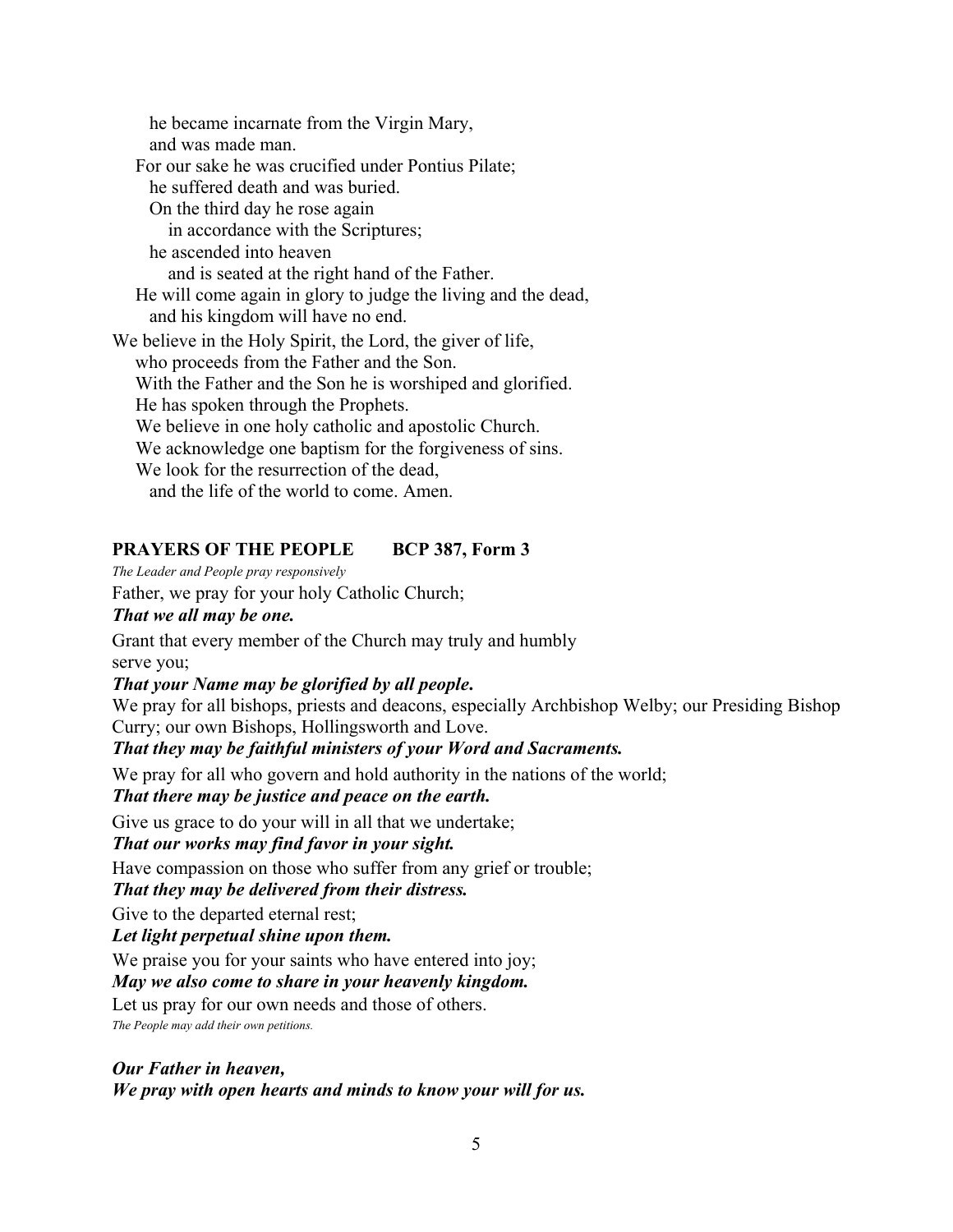*Reveal to us the initiatives we should take: For nourishing ourselves with your Word; for supporting each other in Christian fellowship; for taking the Gospel to outside communities; and for loving and serving others in the power of your Spirit.* 

*We are grateful for the pastoral encouragement you have provided us in this season. We are grateful for our lay leadership in their shouldering of extra burdens. Lord, we ask that you lay bare the hearts of this congregation, and open each one of us to every new day. Open us to what you have for our future as a new church family in Christ. Amen.* 

#### **CONFESSION & ABSOLUTION BCP 360**

*Celebrant* Let us confess our sins against God and our neighbor. *Celebrant and People* Most merciful God, we confess that we have sinned against you in thought, word, and deed, by what we have done, and by what we have left undone. We have not loved you with our whole heart; we have not loved our neighbors as ourselves. We are truly sorry and we humbly repent. For the sake of your Son Jesus Christ, have mercy on us and forgive us; that we may delight in your will, and walk in your ways, to the glory of your Name. Amen*. Celebrant*

Almighty God have mercy on you, forgive you all your sins through our Lord Jesus Christ, strengthen you in all goodness, and by the power of the Holy Spirit keep you in eternal life. *Amen.*

## **THE PEACE**

*All stand. The Celebrant says to the people* The peace of the Lord be always with you.

## *People* **And also with you.**

*Then the Celebrant and People may greet one another in the name of the Lord.* 

## **ANNOUNCEMENTS**

## **THE HOLY COMMUNION**

#### **OFFERTORY**

*Celebrant*Walk in love, as Christ loved us and gave himself for us, an offering and sacrifice to God.

## **PRESENTATION OF ALMS & OBLATIONS**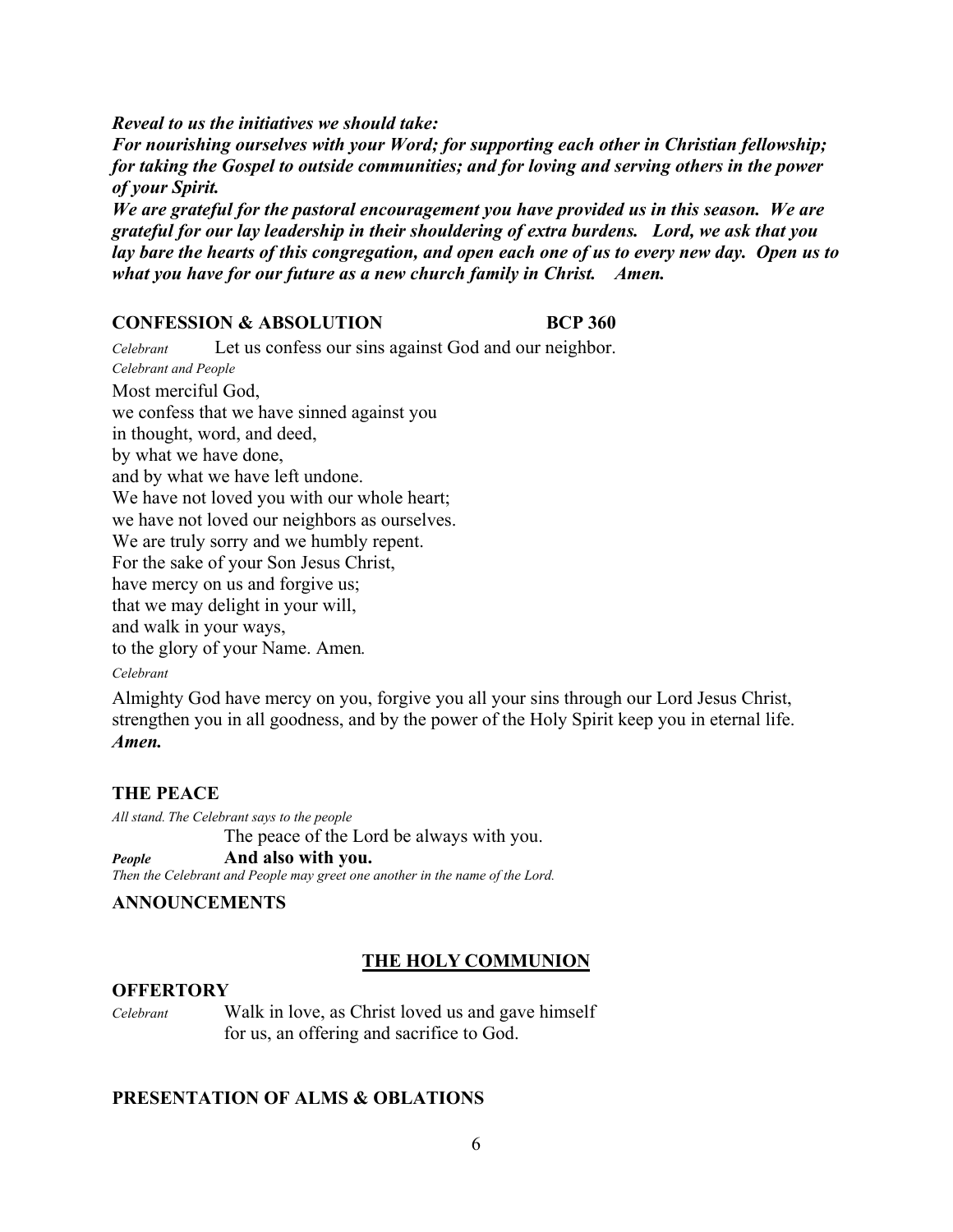## **PREPARATION OF ELEMENTS**

## **DOXOLOGY**

The people stand while the offerings are presented and placed on the Altar.  *Praise God from whom all blessings flow Praise him all creatures here below Praise him above ye heavenly host Praise Father, Son and Holy Ghost. Amen.* 

## **THE GREAT THANKSGIVING**

Eucharistic Prayer A **BCP 361** 

*The people remain standing. The Celebrant says* 

| Celebrant | The Lord be with you.                      |
|-----------|--------------------------------------------|
| People    | And also with you.                         |
| Celebrant | Lift up your hearts.                       |
| People    | We lift them to the Lord.                  |
| Celebrant | Let us give thanks to the Lord our God.    |
| People    | It is right to give him thanks and praise. |

It is right, and a good and joyful thing, always and everywhere to give thanks to you, Father Almighty, Creator of heaven and earth.

Creator of the light and source of life, who hast made us in thine image, and called us to new life in Jesus Christ our Lord.

Therefore we praise you, joining our voices with Angels and Archangels and with all the company of heaven, who for ever sing this hymn to proclaim the glory of your Name:

#### *Celebrant and People*

| The Sanctus (sing) | Holy, Holy, Holy Lord,                           |
|--------------------|--------------------------------------------------|
|                    | God of power and might,                          |
|                    | Heaven and earth are full of your glory. $(2Xs)$ |
|                    | Hosanna, Hosanna in the highest. $(2Xs)$         |

*The people stand or kneel. Then the Celebrant continues* 

Holy and gracious Father: In your infinite love you made us for yourself; and, when we had fallen into sin and become subject to evil and death, you, in your mercy, sent Jesus Christ, your only and eternal Son, to share our human nature, to live and die as one of us, to reconcile us to you, the God and Father of all.

He stretched out his arms upon the cross, and offered himself, in obedience to your will, a perfect sacrifice for the whole world.

On the night he was handed over to suffering and death, our Lord Jesus Christ took bread; and when he had given thanks to you, he broke it, and gave it to his disciples, and said, "Take, eat: This is my Body, which is given for you. Do this for the remembrance of me."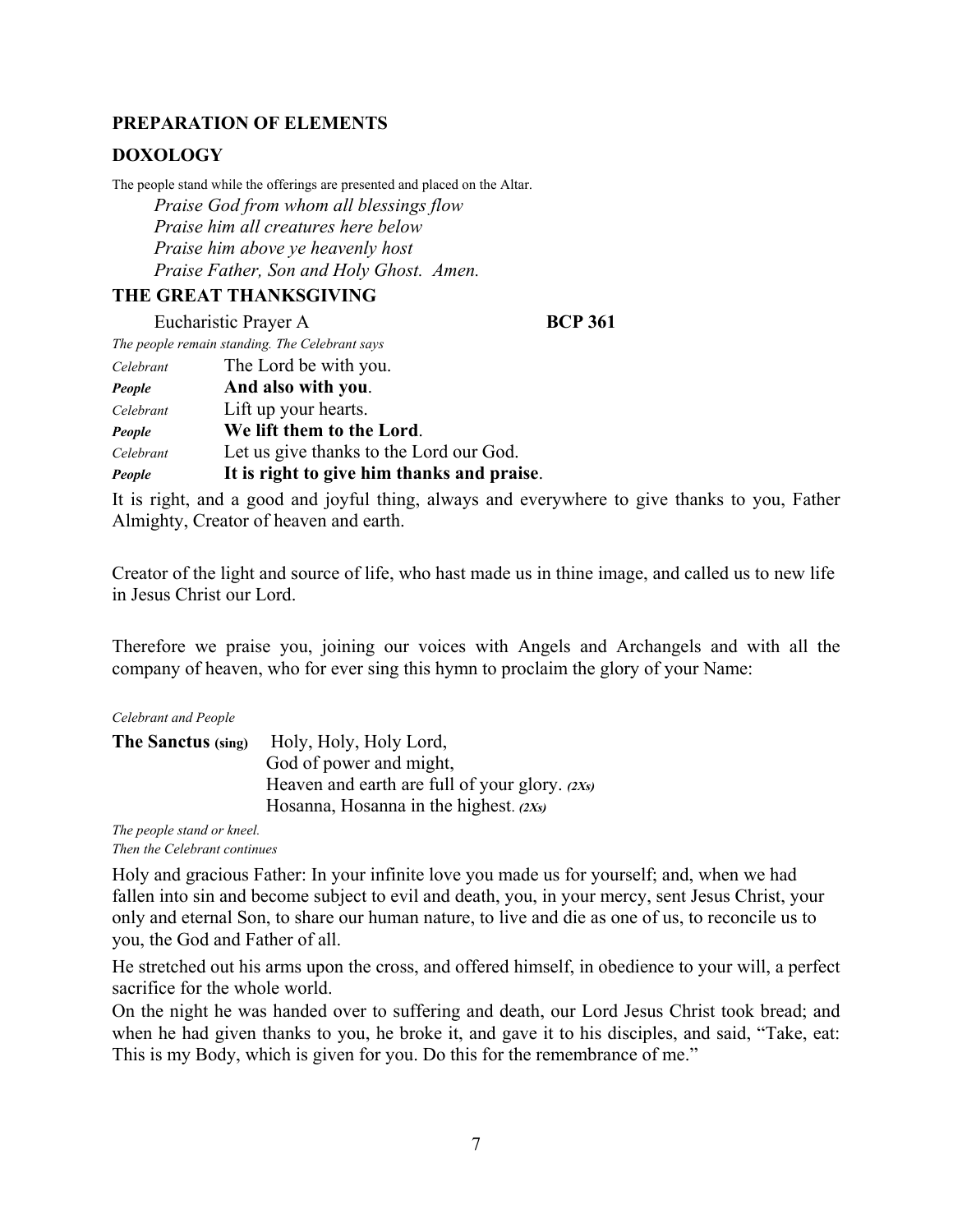After supper he took the cup of wine; and when he had given thanks, he gave it to them, and said, "Drink this, all of you: This is my Blood of the new Covenant, which is shed for you and for many for the forgiveness of sins. Whenever you drink it, do this for the remembrance of me."

Therefore we proclaim the mystery of faith.

#### **The Memorial Acclamation**

 *(Sing)**Christ has died. Christ is risen. Christ will come again.*

#### *The Celebrant continues*

We celebrate the memorial of our redemption, O Father, in this sacrifice of praise and thanksgiving. Recalling his death, resurrection, and ascension, we offer you these gifts. Sanctify them by your Holy Spirit to be for your people the Body and Blood of your Son, the holy food and drink of new and unending life in him. Sanctify us also that we may faithfully receive this holy Sacrament, and serve you in unity, constancy, and peace; and at the last day bring us with all your saints into the joy of your eternal kingdom.

All this we ask through your Son Jesus Christ. By him, and with him, and in him, in the unity of the Holy Spirit all honor and glory is yours, Almighty Father, now and for ever.

**The Great Amen (sing)** *Amen. Amen. Amen.* 

*Celebrant And now, as our Savior Christ has taught us,* 

 *we are bold to say,* 

*People and Celebrant*  Our Father, who art in heaven, hallowed be thy Name, thy kingdom come, thy will be done, on earth as it is in heaven. Give us this day our daily bread. And forgive us our trespasses, as we forgive those who trespass against us. And lead us not into temptation, but deliver us from evil. For thine is the kingdom,

and the power, and the glory, for ever and ever. Amen.

## **THE BREAKING OF THE BREAD BCP 364**

*Celebrant* Alleluia. Christ our Passover is sacrificed for us; *People Therefore let us keep the feast. Alleluia.*

*Celebrant* The Gifts of God for the People of God.

Take them in remembrance that Christ died for you, and feed on him in your hearts by faith, with thanksgiving.

*\* All baptized Christians are welcome to receive communion. For those not yet baptized (or for baptized visitors who do not wish to receive the Sacrament), you may come to the altar rail and cross your arms; the priest will be happy to pray a prayer of blessings.\* Administration of Communion:*